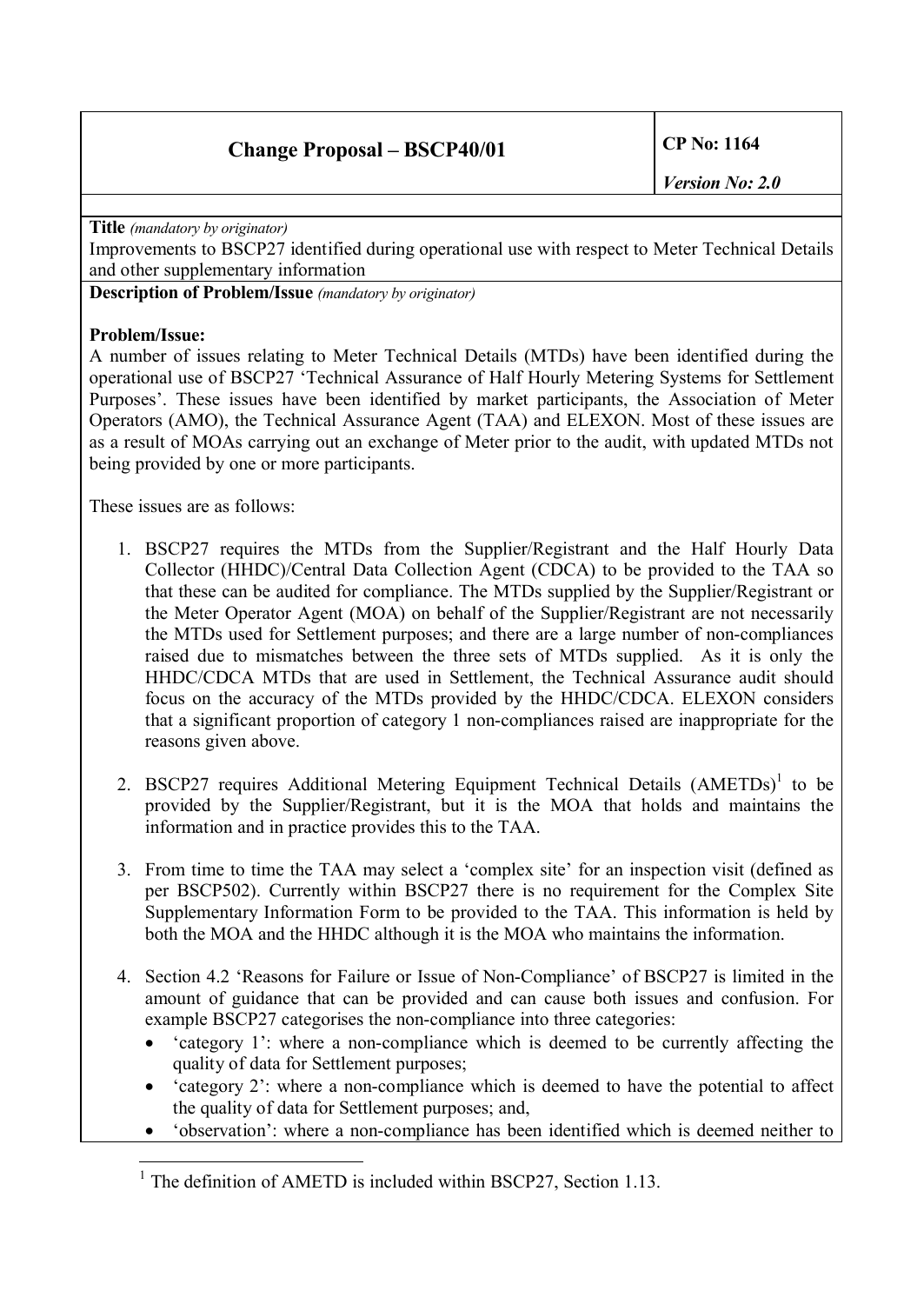### *Version No: 2.0*

affect nor have the potential to affect the quality of data for Settlement purposes.

The TAA when reporting a non-compliance will define the non-compliance using subcategorisations of the categories above to indicate reasons for a non-compliance. A nonexhaustive list of these is included in BSCP27 section 4.2 as a means of guidance to participants. This table **does not stop** the TAA raising a new type of non-compliance that is not listed in BSCP27 as non-compliances are raised against Codes of Practices. However, it can sometimes restrict the TAA's ability to raise a non-compliance as a specific category, and removes the ability to use a 'common sense' approach. For example, the table in 4.2 states that where a Supplier sends an MTD that has an incorrect Meter serial number a category 1 non-compliance should be raised, even though a category 2 non-compliance would be more appropriate. An MTD sent from a Data Collector with an incorrect Meter serial number, however, would be appropriate to class as a category 1 non-compliance as this is the data that is actually being used in Settlement.

A second table in section 4.2 lists tolerance levels relating to Metering System timing errors. These are however defined in the relevant CoPs, so they do not need to be included in BSCP27. It is believed that placing such items in a guidance note on compliance on the BSC Website would be a more practical and suitable approach.

Version 2.0 of CP1164 also seeks to address comments and quires raised during the Industry Impact Assessment via CPC00575.

**Proposed Solution(s)** (*mandatory by originator)*

The following solutions correspond to the issues identified above:

1. It is proposed that only the MOA and Data Collectors will be required to provide MTDs. However, the Supplier may want to seek assurance that the MTDs it holds are consistent to those held by its agents and as such may want to submit these to the TAA for validation. *Attachment 2 'Interface Timetable'* sets out the proposed changes.

If a non-compliance is found in the MTDs held by the Data Collector, these will be considered a material non-compliance (and raised as a category 1 non-compliance), as only the Data Collector's MTD are used in Settlements and will therefore be deemed to be currently affecting the quality of data is Settlements if they are incorrect. Any non-compliance found in the MTDs held by the MOA or Supplier/Registrant is not used in Settlements and therefore can not be deemed to be currently or potentially to affect the data in Settlements; however, the MOA MTDs will be required to benchmark the Data Collector's MTDs (and will therefore be raised as a category 2 non-compliance).

*Attachment 1 'MTD provision and validation'* provides a flow diagram of the proposed new process. This also includes the categories of non-compliance associated with non-provision of MTDs and the provision of incorrect MTDs that will be used, for information. Further, it also takes into consideration the possibility of a Meter exchange happening immediately prior to an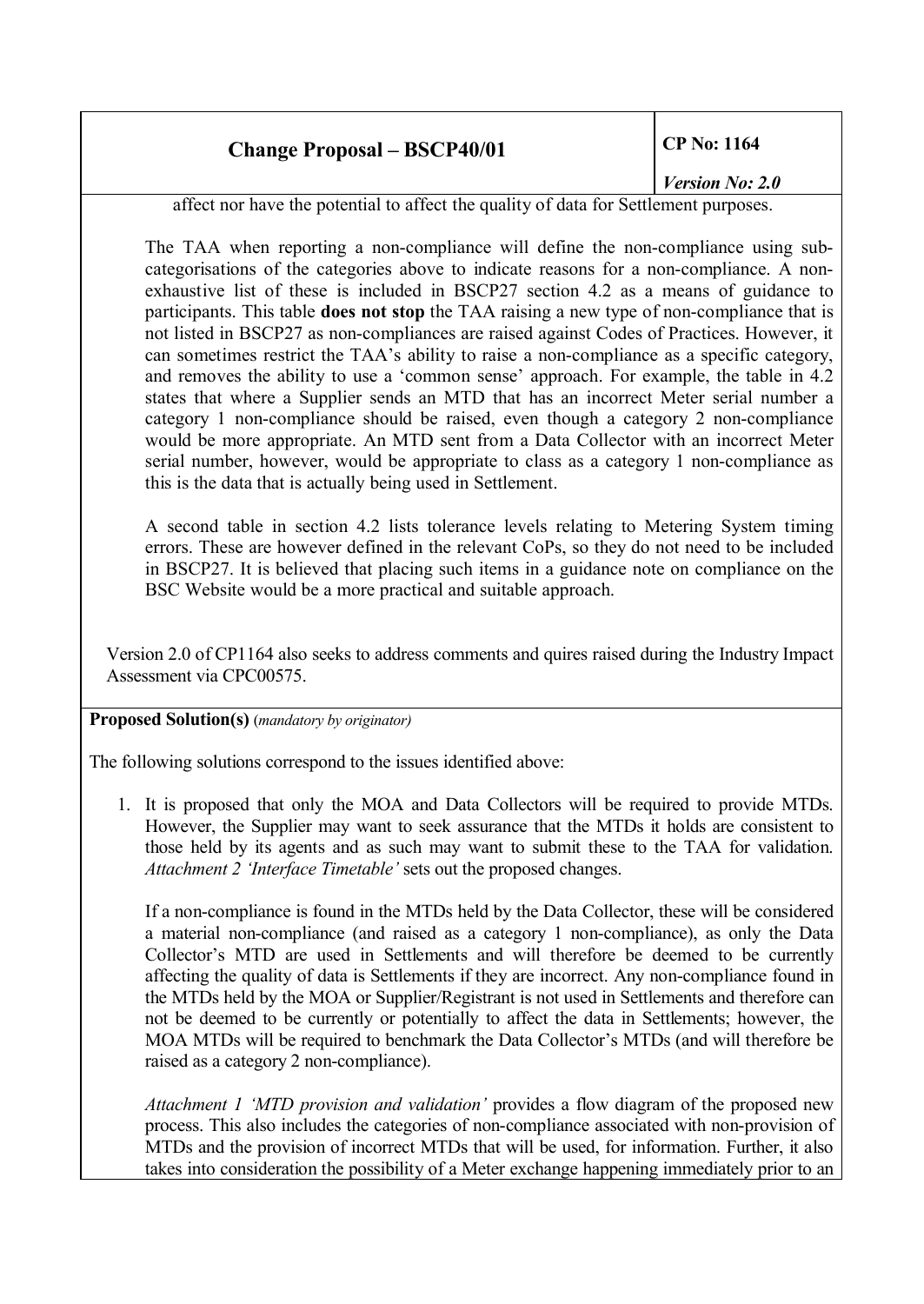## *Version No: 2.0*

inspection (as this is a relatively common occurrence) and which need to be treated separately. *Attachment 1* is only provided here for information and will not be included within BSCP27, but will form part of a separate guidance document that will be developed and published on the ELEXON (BSCCo) Website, subject to approval of this change. This guidance will also include possible root causes of non-compliances and rectification guidelines for participants.

- 2. It is proposed that the current practice of the MOA providing AMETDs is reflected within BSCP27. *Attachment 2 'Interface Timetable'* sets out the proposed changes.
- 3. It is proposed that a step is added to BSCP27 whereby the HHDC and SVA MOA are required to provide the BSCP514/8.4.8a Complex Site Supplementary Information Form if the MTDs indicate that the Metering System is complex. *Attachment 2 'Interface Timetable'* sets out the proposed changes.
- 4. Section 4.2 would be removed from BSCP27. The table that lists tolerance levels relating to Metering System timing errors will be placed in a guidance note that will detail issues surrounding non-compliance and will be published on the BSC Website. As previously explained there is little benefit of including this table as part of BSCP27 and it would be more practical to show such information as guidance on the BSC Website.

The table providing a non-exhaustive list of non-compliance would be removed and the information placed into a guidance note published on the BSC Website. This table has only a limited value as guidance in BSCP27 and could be presented with more clarity as part of a guidance document on the BSC Website. As stated previously, the information in the table does not stop the TAA from raising non-compliances that are not located in the table. The table does however limit the way that the TAA can categorise non-compliances, which results in issues that are category 2 non-compliances becoming category 1 non-compliances. (see above for example).

As a result of Industry Assessment the attachments to CP1164 have been updated to reflect the following:

- · BSCP27 now states that submission of MTDs by SVA MOAs will be "On the day of the Inspection Visit or within 10 WD of receipt of TAA request".
- The flow diagram in attachment 1 has been updated, as part of the Meter exchange scenario, and reflects that when new MTDs have been submitted by the DC (and those MTDs are compliant) that the TAA amends the previously raised category 2 non-compliance to 'compliant'. It should be reiterated that attachment 1 is only for information to aid understanding on how ELEXON and the TAA propose to raise non-compliances for these types of scenario once the CP has been implemented. The guidance does not deal with other possible scenarios, such as continual re-submission of new MTDs, which would be considered part of the rectification of non-compliance process. Furthermore, this guidance will not form part of the BSCP.

Concerns were raised regarding change control of the web-based guidance that will replace BSCP27/4.2. Guidance is not part of the change management processes covered under BSCP40,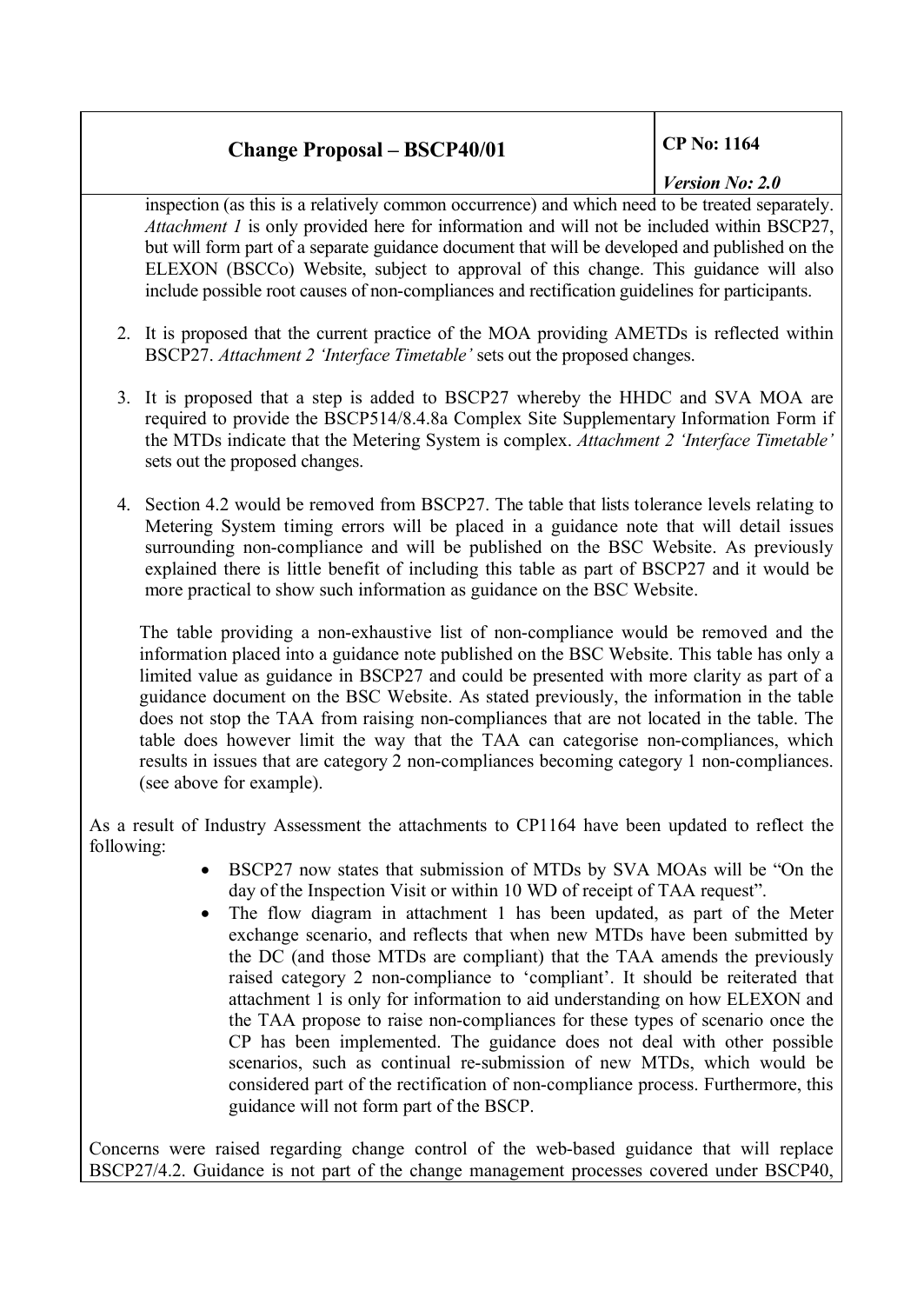## *Version No: 2.0*

nor is it intended to be; however, ELEXON always endeavours to ensure that its contacts are aware of the latest guidance and any changes that are made. In addition, ELEXON recently introduced myELEXON, which allows participants to be made aware of any changes to documents on the BSC Website. ELEXON also regularly consults with participants (particularly through the Association of Meter Operators) when producing guidance and will be seeking to gain Performance Assurance Board approval whenever an interpretation of requirements and how that is audited is not clear. It should again be noted that currently the TAA can raise any non-compliance, as long as it is against a CoP requirement, and does not have to go through a formal change control process.

Comments were raised regarding the definition of non-compliance types. It should be noted that it is not within the remit of this CP to change these definitions or to define the actual, or potential, materiality of non-compliance. Similarly, removing the observation non-compliance category as suggested in one response would require a Code modification. Any such modification would need to be raised by a BSC Party as ELEXON does not have the viries to raise a modification of this type.

**Justification for Change** *(mandatory by originator)*

The changes proposed will significantly reduce operational effort, and therefore costs relating to the Technical Assurance of Half Hourly metering process for all parties concerned. The changes proposed are minimal document-only changes, and therefore will have minimal implementation costs for ELEXON. There is also strong support from the industry to implement these changes as they should lead to an increase in the efficiency of the service, by streamlining the overall number of non-compliances, and also an improvement in the transparency of the service by improving the clarity of the process and by removing the inconsistencies.

**Is the Change being proposed a Housekeeping Change?** *(optional by originator)*

No [2](#page-3-0)

**Configurable Items Potentially Affected by Proposed Solution(s)** *(optional by originator)*

BSCP27*,* BSC Service Description for SVA Technical Assurance, BSC Service Description for CVA Technical Assurance.

**Impact on Core Industry Documents or System Operator-Transmission Owner Code** *(optional by originator)*

**Related Changes and/or Projects** *(mandatory by BSCCo)*

<span id="page-3-0"></span><sup>&</sup>lt;sup>2</sup> The relevant Panel Committee will decide whether a Change Proposal can be progressed as a Housekeeping Change Proposal.